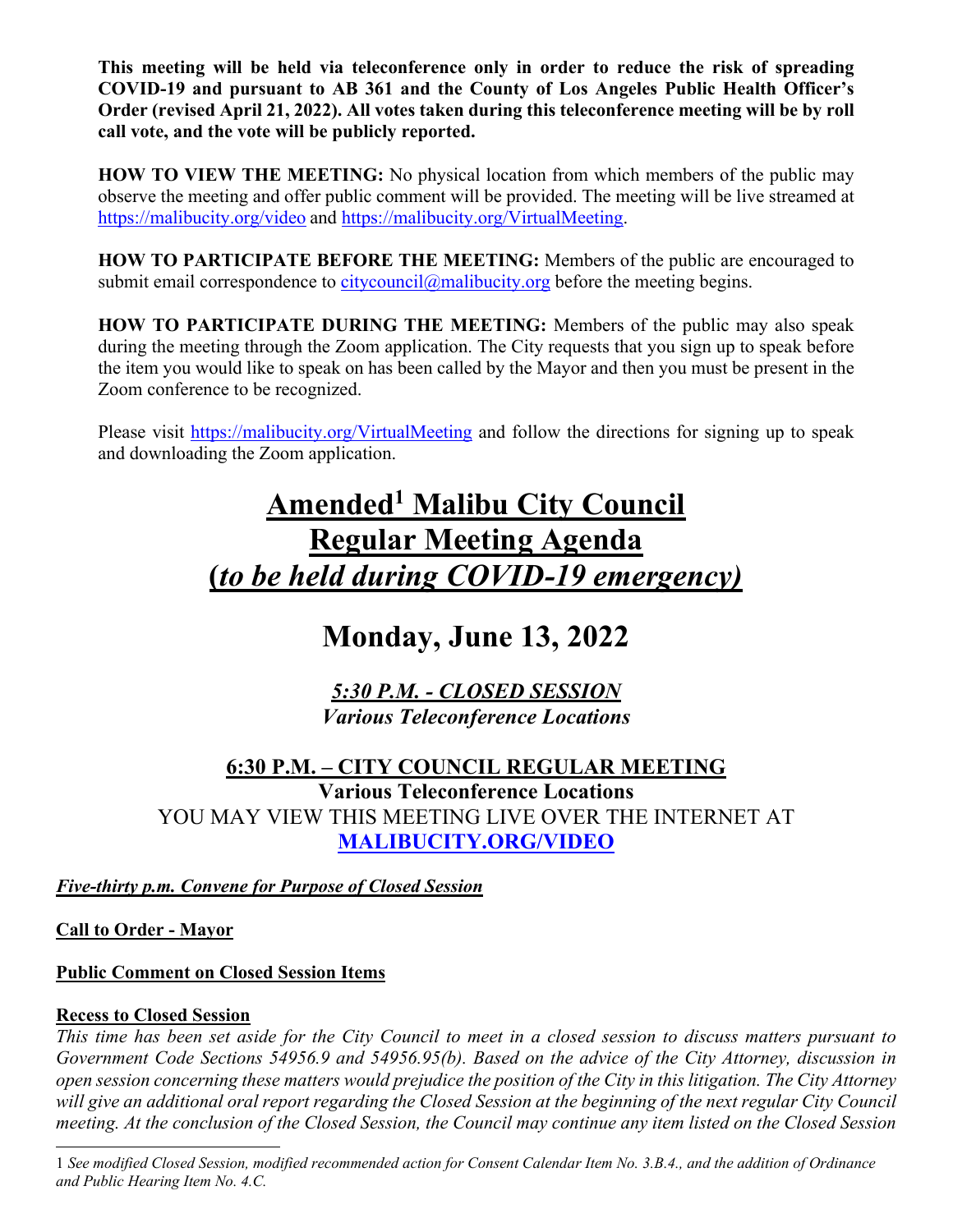*agenda to the Open Session agenda for discussion or to take formal action as it may deem appropriate.* 

## **Liability Claim/Conference with Legal Counsel – Anticipated Litigation**

1. Significant exposure to litigation pursuant to Government Code section 54956.9(d)(2): 1 Case Claim of Jyoti (Jo) Drummond against City of Malibu dated January 24, 2022

## *Conference with Legal Counsel – Worker's Compensation Claim*

*1. Closed Session held pursuant to California Government Code Section 54956.95(b): Nicole Senehi v. City of Malibu (WCAB 40200715BF3-0001)* 

## **Six-thirty p.m. Regular Session**

Call to Order - Mayor

Roll Call - Recording Secretary

Pledge of Allegiance

Closed Session Report

Approval of Agenda

Report on Posting of Agenda – June 3, 2022*; Amended Agenda posted June 10, 2022* 

#### **1. Ceremonial/Presentations**

A. Presentation of Commendation to Shari Latta

## **2. Written and Oral Communications from the Public**

- A. Communications from the Public concerning matters which are not on the agenda but for which the City Council has subject matter jurisdiction. City Council may not act on these matters except to refer the matters to staff or schedule the matters for a future agenda.
- B. Commission / Committee / City Manager Updates
- C. City Council Subcommittee reports / Mayor and Councilmember meeting attendance, reports and inquiries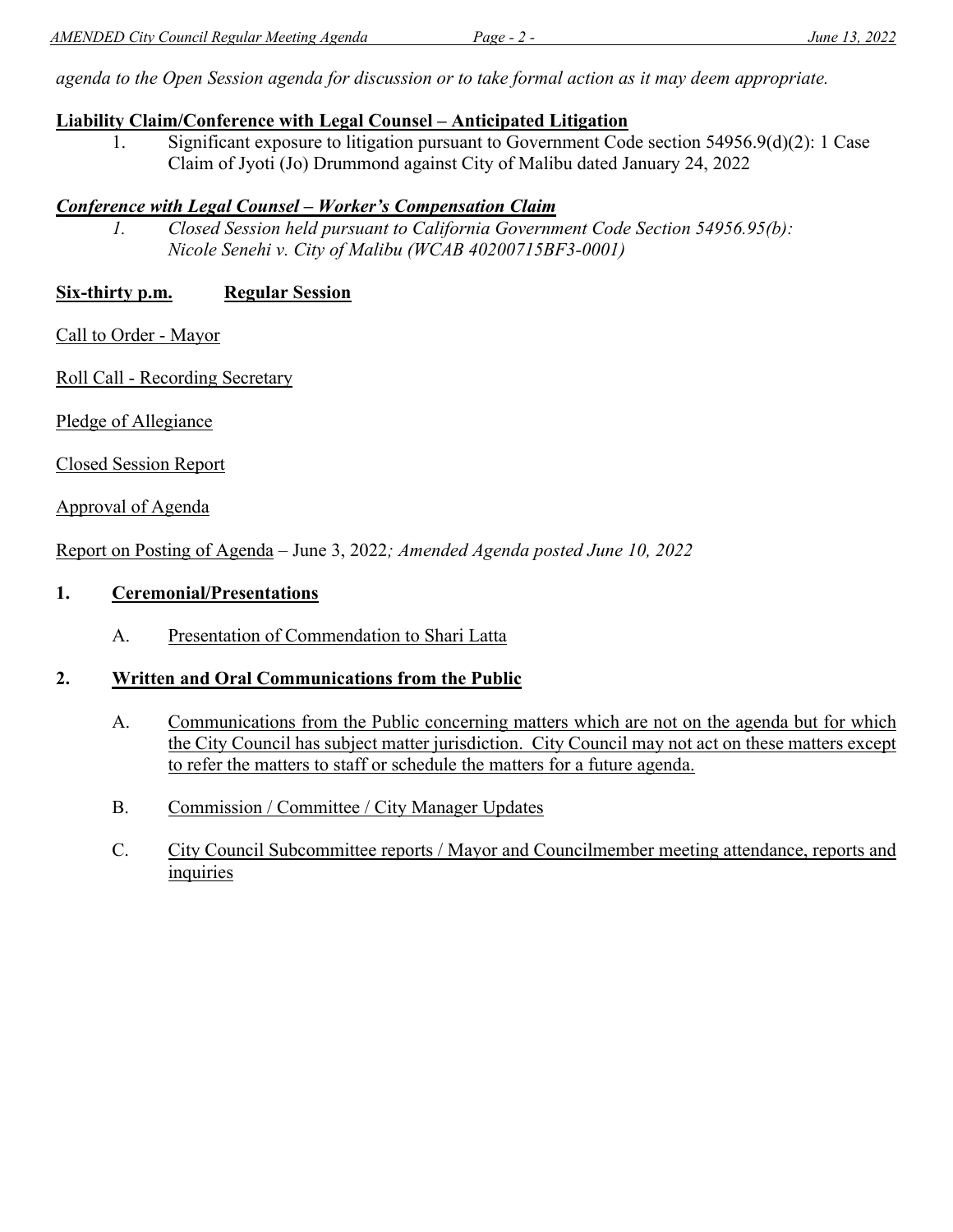## **3. Consent Calendar**

## A. Previously Discussed Items

1. Coastal Development Permit No. 14-073, Variance Nos. 18-002, 18-003, 18-004, 18-008, 18-009, and Minor Modification No. 18-001 - An application for a new single-family residence and associated development

Recommended Action: Adopt Resolution No. 22-16, denying Appeal No. 21-017 upholding the Planning Commission's denial of Coastal Development Permit No. 14-073 to construct a new 2,825-square foot, two-story, single-family residence, including a 483 square foot attached two-car garage, rooftop deck, swimming pool, spa and associated equipment, barbeque, outdoor fireplace, retaining walls, hardscaping, grading, and installation of a new alternative onsite wastewater treatment system, and denying Variance No. 18-002 for construction in excess of 18 feet in height, up to 43.25 feet for the singlefamily residence, and denying Variance No. 18-004 to allow the portions of the building in excess of 18 feet in height to exceed two-thirds the area below 18 feet in height located in the Rural Residential Two-Acre zoning district at 33386 Pacific Coast Highway (180 PCH, LLC).

Staff Contact: Planning Director Mollica, 456-2489, ext. 346

2. Coastal Development Permit No. 14-072, Lot Merger No. 17-007, Lot Line Adjustment No. 14-004, Variance Nos. 17-050, 17-051, 18-001, 18-005, 18-006, and 18-015 - An application for a new single-family residence, associated development, lot merger, and lot line adjustment

Recommended Action: Adopt Resolution No. 22-17, denying Appeal No. 21-018 upholding the Planning Commission's denial of Coastal Development Permit No. 14-073 to construct a new 2,825-square foot, two-story, single-family residence, including a 483 square foot attached two-car garage, rooftop deck, swimming pool, spa and associated equipment, barbeque, outdoor fireplace, retaining walls, hardscaping, grading, and installation of a new alternative onsite wastewater treatment system, and denying Variance No. 17-050 for construction in excess of 18 feet in height, up to 43.25 feet for the singlefamily residence, and denying Variance No. 18-001 to allow the portions of the building in excess of 18 feet in height to exceed two-thirds the area below 18 feet in height located in the Rural Residential Two-Acre zoning district at 33398 Pacific Coast Highway(180 PCH, LLC).

Staff Contact: Planning Director Mollica, 456-2489, ext. 346

- B. New Items
	- 1. Waive Further Reading

Recommended Action: After the City Attorney has read the title, waive full reading of ordinances considered on this agenda for introduction on first reading and/or second reading and adoption.

Staff Contact: Interim City Attorney Cotti, 456-2489, ext. 228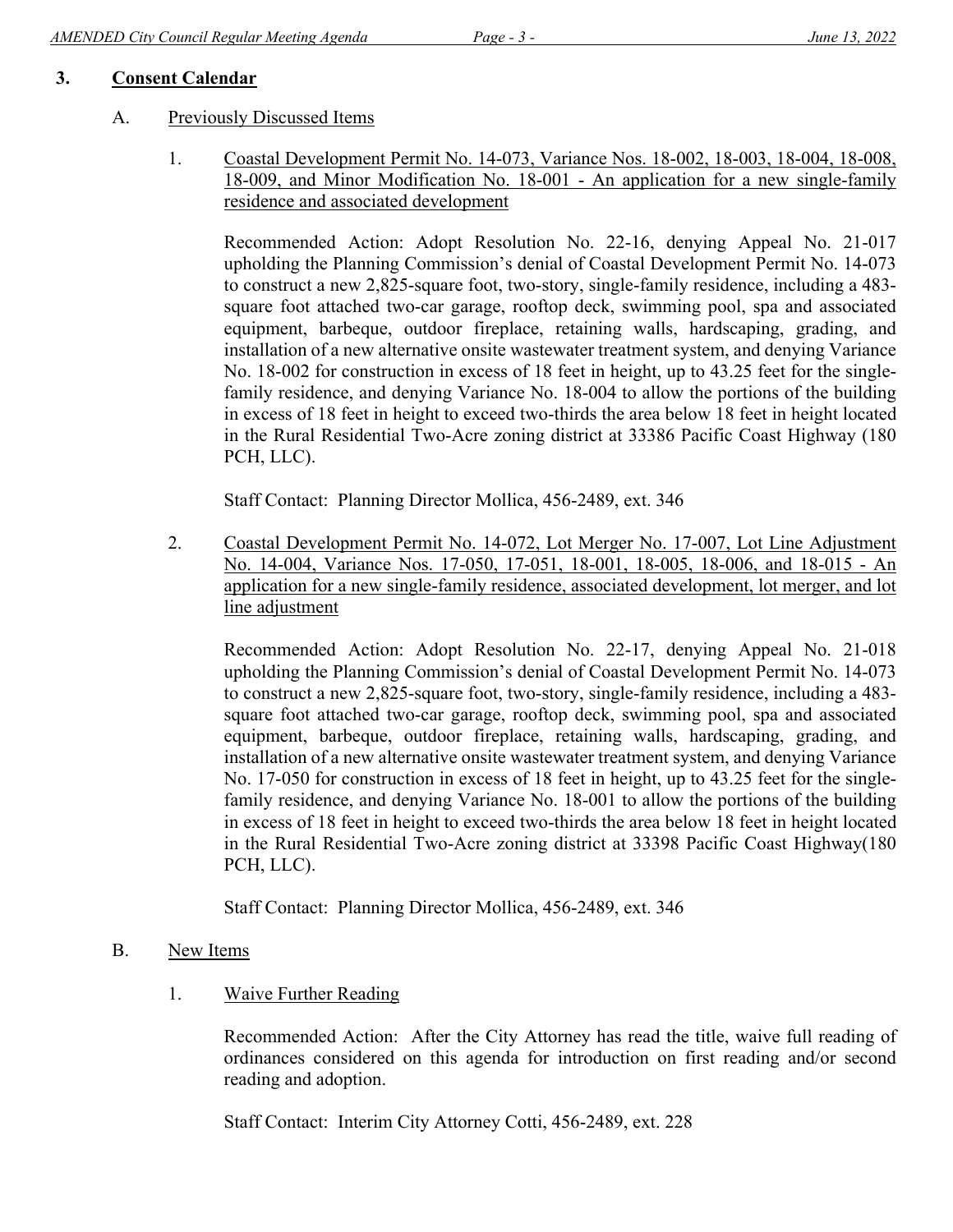## 2. Approve Warrants

Recommended Action: Allow and approve warrant demand numbers 65955-66165 listed on the register from the General Fund and direct the City Manager to pay out the funds to each of the claimants listed in Warrant Register No. 705 in the amount of the warrant appearing opposite their names, for the purposes stated on the respective demands in a total amount of \$2,457,618.54. City of Malibu payroll check numbers 5227-5228 and ACH deposits were issued in the amount of \$239,208.64.

Staff Contact: Assistant City Manager Toney, 456-2489, ext. 224

3. Approval of Minutes

Recommended Action: Approve the minutes for the October 11, 2021 Malibu City Council Regular meeting.

Staff Contact: City Clerk Pettijohn, 456-2489, ext. 228

*4. Findings to Hold Virtual City Council, Commission, Committee, Board and Other City Bodies, Meetings Under AB 361* 

*Recommended Action: It is recommended that the City Council adopt Resolution No. 22- 25, re-authorizing remote teleconferencing/virtual meetings pursuant to AB 361.* 

*Staff Contact: City Clerk Pettijohn, 456-2489, ext. 228* 

5. Amendment No. 3 to Professional Services Agreement with Woodward and Curran

Recommended Action: Authorize the Mayor to executed Amendment No. 3 to the Professional Services Agreement with Woodard and Curran in the amount of \$130,000 for a total not to exceed \$3,659,593 to provide additional cultural resources soil investigations for the Civic Center Water Treatment Facility Phase Two project.

Staff Contact: Public Works Director DuBoux, 456-2489, ext. 339

6. Professional Services Agreement with CWE

Recommended Action: Authorize the Mayor to execute Professional Services Agreement with CWE for engineering design services for the Clover Heights Storm Drain Improvements Project in the amount of \$149,839.

Staff Contact: Public Works Director DuBoux, 456-2489, ext. 339

7. Amendment to Agreement with Hughes Research Laboratories (HRL) for Design of Civic Center Water Treatment Facility (CCWTF) Phase Two

Recommended Action: Authorize the Mayor to execute Amendment No. 1 to the Agreement with HRL to provide additional funding for the design and engineering assessment of the CCWTF Phase Two project.

Staff Contact: Public Works Director DuBoux, 456-2489, ext. 339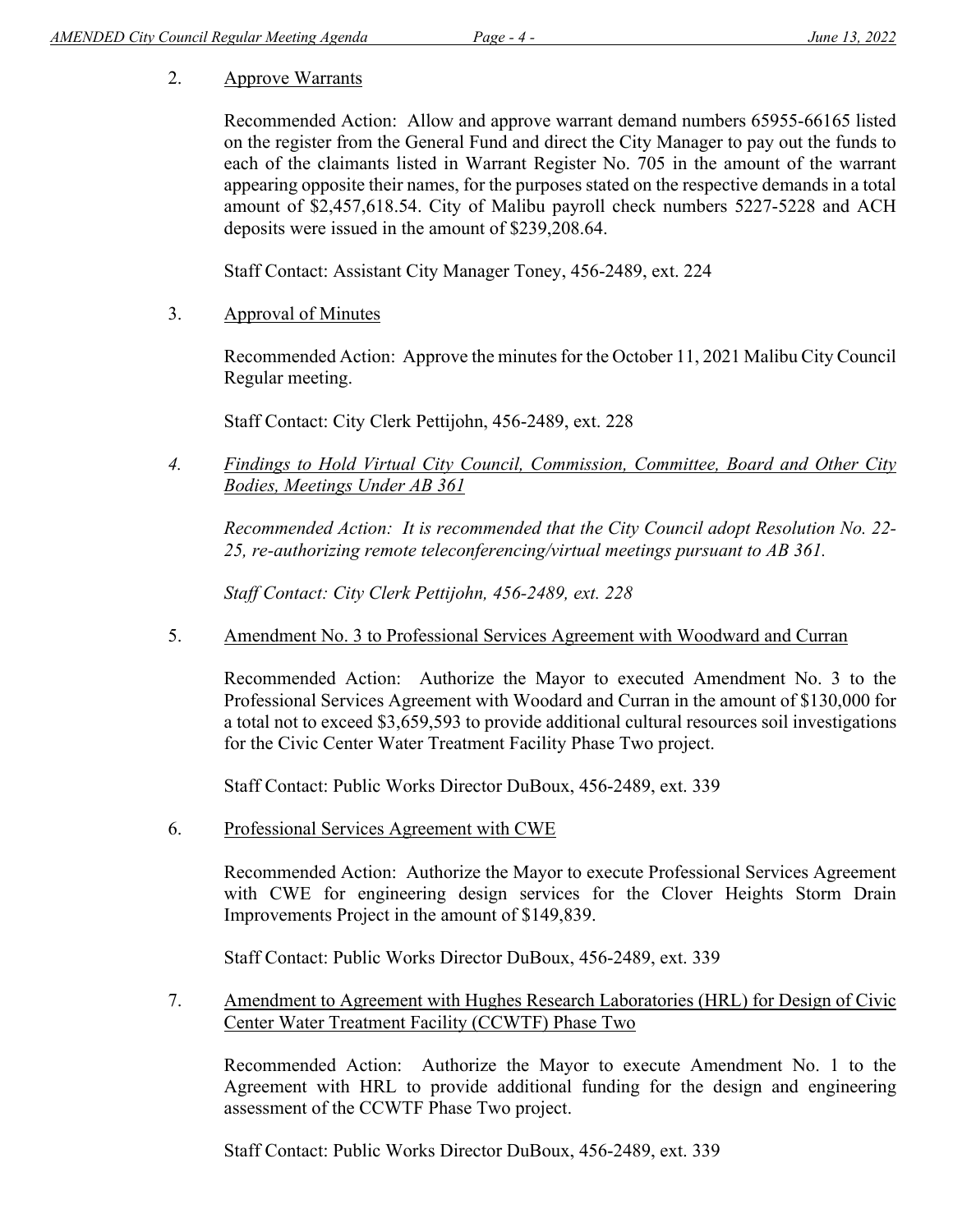8. State Senate Bill 1 (SB 1) Road Maintenance and Rehabilitation Account Funding and Project List

Recommended Action: Adopt Resolution No. 22-19 approving the Fiscal Year 2022-2023 project list for Senate Bill 1 (Road Repair and Accountability Act of 2017) Road Maintenance and Rehabilitation Account funding.

Staff Contact: Public Works Director DuBoux, 456-2489, ext. 339

9. Broad Beach Road Biofiltration Repair Project

Recommended Action: 1) Authorize the Mayor to execute a construction contract with JTEC Corporation in the amount \$281,301 for the Broad Beach Road Biofiltration Repair Project, Specification No. 2091; and 2) Authorize the Public Works Director to approve potential change orders up to 15% of contract.

Staff Contact: Public Works Director DuBoux, 456-2489, ext. 339

10. November 8, 2022 General Municipal Election

Recommended Action: 1) Adopt Resolution No. 22-20 calling and giving notice of the holding of a General Municipal Election to be held on Tuesday, November 8, 2022, for the election of certain officers as required by the provisions of the laws of the State of California relating to general law cities; and 2) Adopt Resolution No. 22-21 requesting the Board of Supervisors of the County of Los Angeles to consolidate a General Municipal Election to be held on November 8, 2022, with the Statewide General Election to be held on the date pursuant to California Elections Code Section 10403.

Staff Contact: City Clerk Pettijohn, 456-2489, ext. 228

11. Amendment to Professional Services Agreement with PrimeGov

Recommended Action: Authorize the Mayor to execute Amendment No. 1 to Professional Services Agreement with PrimeGov for certain projects relating to the live cast streaming of public meetings, live meeting management, and virtual public meeting capabilities in the amount of approximately \$15,000.

Staff Contact: City Clerk Pettijohn, 456-2489, ext. 228

12. Amendment to the Professional Services Agreement with FM3 Research

Recommended Action: Authorize the Mayor to execute Amendment No. 1 to the Professional Services Agreement with FM3 in an amount not to exceed \$25,000.

Staff Contact: Deputy City Manager Shavelson, 456-2489, ext. 254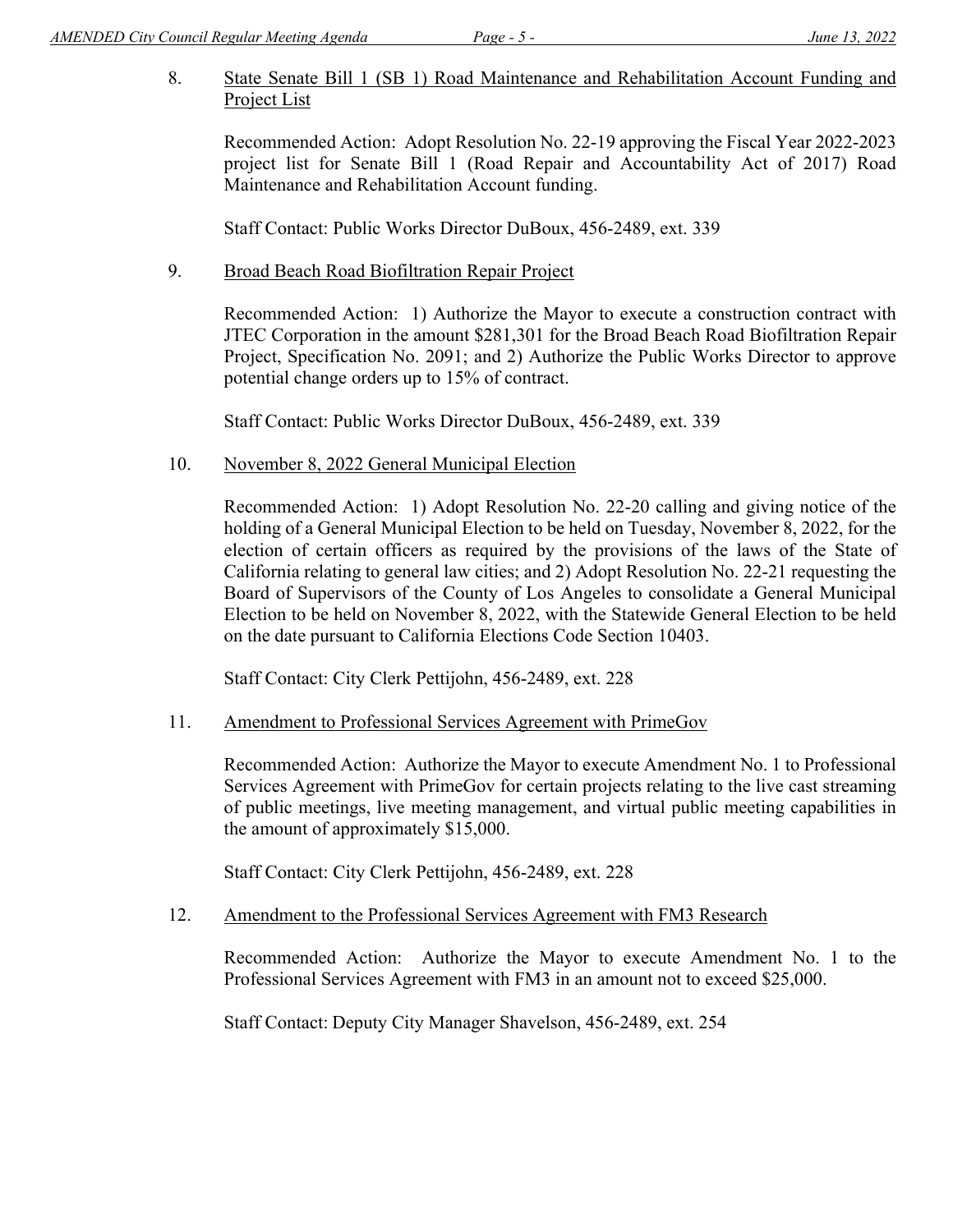13. Amendment to Professional Services Agreement with Landscape Development Inc. for Landscape Maintenance Services

Recommended Action: Authorize the Mayor to execute Amendment No. 3 to the Professional Services Agreement with Landscape Development Inc., extending the term of the Agreement for landscape maintenance services at City Hall, City Parks, and the Civic Center area through June 30, 2023.

Staff Contact: Community Services Director Bobbett, 456-2489, ext. 225

14. Amendment No. 1 with Solid Waste Solutions, Inc.

Recommended Action: Authorize the Mayor to execute Amendment No. 1 to the professional services agreement with Solid Waste Solutions, Inc. for film permit services.

Staff Contact: Deputy City Manager Shavelson, 456-2489, ext. 254

15. Office Trailer Rental Lease Extension for Malibu Community Labor Exchange

Recommended Action: Direct staff to continue to the City's rental lease with Williams Scotsman Inc. for the temporary office trailer currently used by the Malibu Community Labor Exchange in an amount not to exceed \$20,000.

Staff Contact: Deputy City Manager Shavelson, 456-2489, ext. 254

16. Commission Work Assignments for Fiscal Year 2022-2023

Recommended Action: Approve work assignments for the Harry Barovsky Memorial Youth Commission, Malibu Arts Commission, Parks and Recreation Commission, Public Safety Commission and Public Works Commission for Fiscal Year 2022-2023.

Staff Contact: Interim City Manager McClary, 456-2489, ext. 226

## **4. Ordinances and Public Hearings**

## A. Proposed Budget for Fiscal Year 2022-23

Recommended Action: 1) Adopt Resolution No. 22-22 adopting the Annual Budget for Fiscal Year 2022-2023; 2) Approve the Annual Work Plan for Fiscal Year 2022-2023; 3) Adopt Resolution No. 22-23 establishing the Appropriations Limit for Fiscal Year 2022-2023; and 4) Adopt Resolution No. 22-24 approving the Fiscal Year 2022-2023 Authorized Positions and Salary Ranges and the Information Systems Analyst, Public Safety Director, Senior Civil Engineer, Principal Permit Technician, and Development Services Manager Job Specifications.

Staff Contact: Interim Assistant City Manager Quinto, 456-2489, ext. 224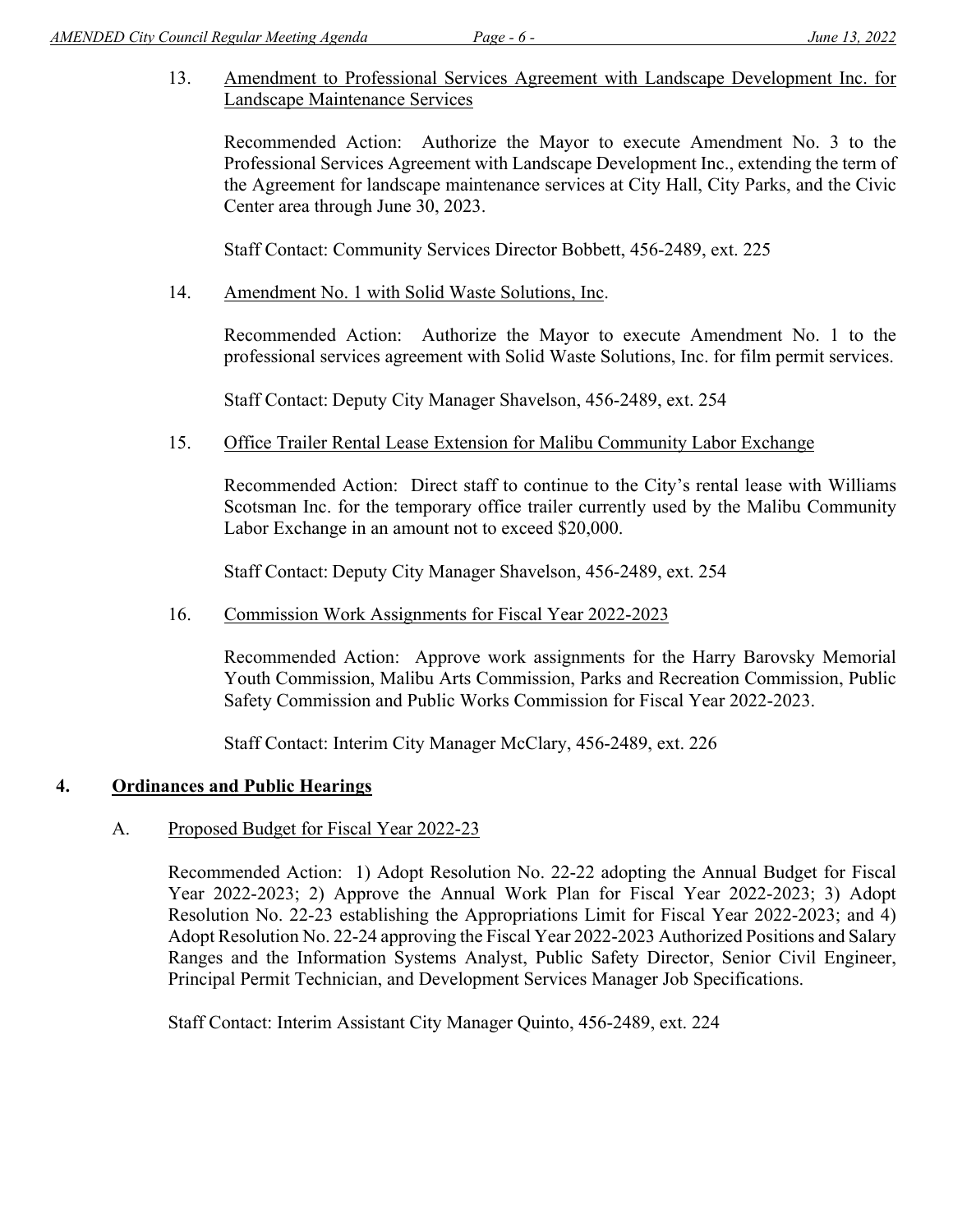## B. 2022 Engineering and Traffic Survey (E&TS)

Recommended Action: 1) Approve and adopt the 2022 Engineering and Traffic Survey (E&TS) to establish speed limits (Speed Survey); 2) After the City Attorney reads the title, introduce on first reading Ordinance No. 500 amending Chapter 10.08 (Speed Limits) of the Malibu Municipal Code (MMC) to establish speed limits on City streets; and 3) Direct staff to schedule second reading and adoption of Ordinance No. 500 for the June 27, 2022 Regular City Council meeting.

Staff Contact: Public Works Director DuBoux, 456-2489, ext. 339

*C. Malibu Middle and High School Specific Plan - Final Environmental Impact Report No. 20-001, Local Coastal Program Amendment No. 21-002, General Plan Map Amendment No. 21-002, Zoning Map Amendment No. 22-001, and Zoning Text Amendment No. 22-002 - An application to redevelop and modernize the existing Malibu Middle and High School campus and former Juan Cabrillo Elementary School campus* 

*Recommended Action: Continue this item to the June 27, 2022 City Council meeting.* 

*Staff Contact: Planning Director Mollica, 456-2489, ext. 346* 

#### **5. Old Business**

None.

#### **6. New Business**

A. Short-Term Rental Ordinance Discussion (LCPA No. 19-003)

Recommended Action: Provide direction to staff on discussions with California Coastal Commission staff regarding the City's proposed Short-term Rental Ordinance (LCPA 19-003)..

Staff Contact: Planning Director Mollica, 456-2489, ext. 346

B. Employment Agreement for City Manager Services between the City of Malibu and Steven L. **McClary** 

Recommended Action: Approve the employment agreement dated June 13, 2022 for City Manager Services between the City of Malibu and Steven L. McClary and authorize the Mayor to execute the agreement on behalf of the City Council.

Staff Contact: Interim City Attorney Cotti, 456-2489, ext. 228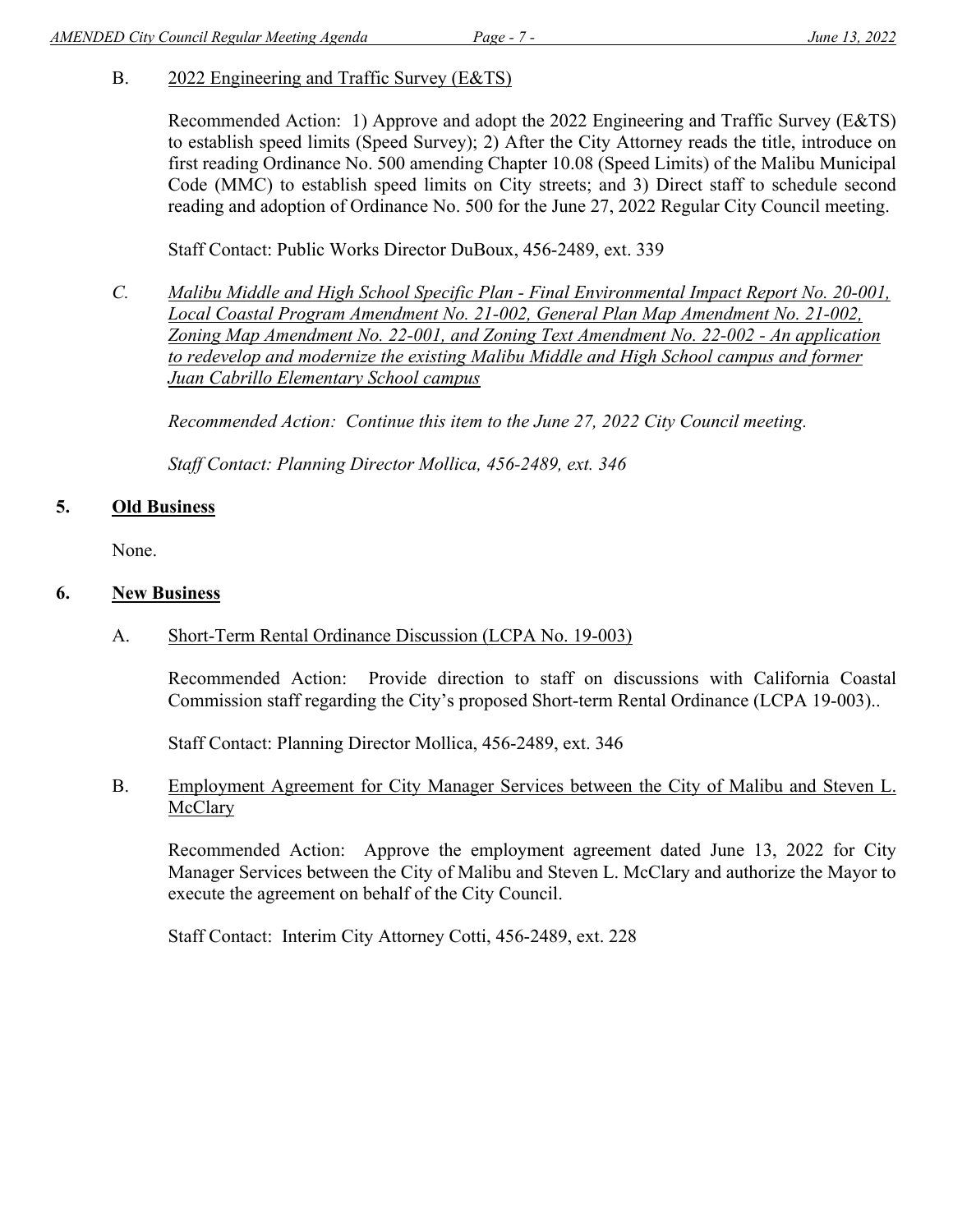## **7. Council Items**

A. Support for Fire and Emergency Preparedness-Related Legislation: Assembly Bill (AB) 2377 Deputy Director of Community Wildfire Preparedness and Mitigation and AB 2477 Minimum Operating Standards for Emergency Alerts and Warning System Providers (Mayor Grisanti)

Recommended Action: At the request of Mayor Grisanti, authorize the Mayor to send letters of support for: 1) AB 2377, a bill to expand the responsibilities of the Deputy Director of Community Wildfire Preparedness and Mitigation at the Office of the State Fire Marshall; and 2) AB 2477, a bill that would create minimum operating standards for emergency alert and warning service providers.

Staff Contact: Interim City Manager McClary, 456-2489, ext. 226

B. Reconsideration of May 23, 2022, Council action regarding Malibu Library Set Aside Fund for Fiscal Year 2022-23 (Councilmember Uhring)

Recommended Action: At the request of Councilmember Uhring, approve recommendation to reconsider the Council action of May 23, 2022, regarding Malibu Library Set Aside Fund for Fiscal Year 2022-23, and return the item to the next regularly scheduled Council meeting.

Staff Contact: Interim City Manager McClary, 456-2489, ext. 226

#### C. Program to Protect School Students from Gun Violence (Mayor Pro Tem Silverstein)

Recommended Action: At the request of Mayor Pro Tem Silverstein: 1) Direct staff to research consultants with expertise and experience in the area of developing programs to protect school students from gun violence; and 2) Bring back a recommendation to City Council of a consultant with such expertise and experience, with the objective of developing a plan that can be implemented, at least on a temporary basis, prior to the commencement of the 2022-2023 school year, and a more permanent plan that can be implemented over the following year, to enhance the safety of our public school students. If staff deems it appropriate, they may consult with the Chair of the Public Safety Commission and request the assistance and input of one or two members of that Commission.

Staff Contact: Interim City Manager McClary, 456-2489, ext. 226

## **Adjournment**

## **Future Meetings**

| Monday, June 27, 2022 |                  | 6:30 p.m. Regular City Council Meeting | Location TBD |
|-----------------------|------------------|----------------------------------------|--------------|
| Monday, July 11, 2022 |                  | 6:30 p.m. Regular City Council Meeting | Location TBD |
| Monday July 25, 2022  | <b>CANCELLED</b> |                                        |              |

## **Guide to the City Council Proceedings**

**As a result of the Coronavirus (COVID-19) pandemic, the City is under a state of local emergency, as well as states of emergency that have been declared in the County of Los Angeles, State of California, and a federal emergency declared by the President of the United States. In order to reduce the risk of spreading COVID-19, the City Council meeting will be open and public but conducted virtually because meeting in person would present imminent risks to the health or safety of attendees. This way, the public, the staff, and the Council will not be**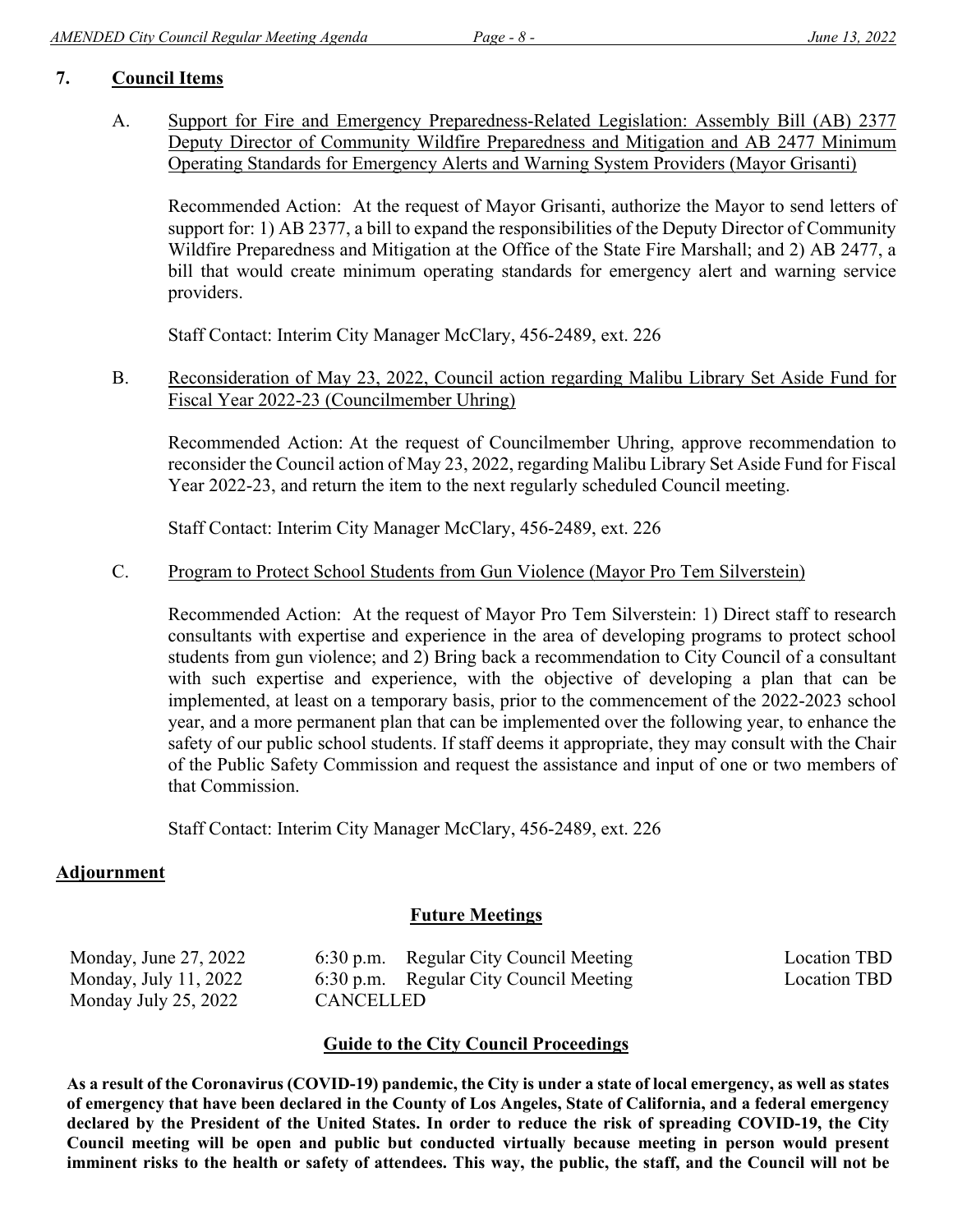#### **physically in the same place.**

**The Oral Communication** portion of the agenda is for members of the public to present items, which are not listed on the agenda but are under the subject matter jurisdiction of the City Council. No action may be taken under, except to direct staff unless the Council, by a two-thirds vote, determines that there is a need to take immediate action and that need came to the attention of the City after the posting of the agenda. Although no action may be taken, the Council and staff will follow up, at an appropriate time, on those items needing response. Each speaker is limited to three (3) minutes. Members of the public wishing to speak during the meeting must participate through the Zoom application. The City requests that you sign up to speak before the item you would like to speak on has been called by the Mayor and then you must be present in the Zoom conference to be recognized. Please visit https://malibucity.org/VirtualMeeting and follow the directions for signing up to speak and downloading the Zoom application.

**Items in Consent Calendar Section A** have already been considered by the Council at a previous meeting where the public was invited to comment, after which a decision was made. These items are not subject to public discussion at this meeting because the vote taken at the previous meeting was final. Resolutions concerning decisions made at previous meetings are for the purpose of memorializing the decision to assure the accuracy of the findings, the prior vote, and any conditions imposed.

**Items in Consent Calendar Section B** have not been discussed previously by the Council. If discussion is desired, an item may be removed from the Consent Calendar for individual consideration. Councilmembers may indicate a negative or abstaining vote on any individual item by so declaring prior to the vote on the motion to adopt the entire Consent Calendar. Items excluded from the Consent Calendar will be taken up by the Council following the action on the Consent Calendar. The Council first will take up the items for which public speaker requests have been submitted.

**For Public Hearings** involving zoning matters the appellant and applicant will be given 15 minutes each to present their position to the City Council, including rebuttal time. All other testimony shall follow the rules as set forth under Oral Communication. In order to speak, individuals must visit https://malibucity.org/VirtualMeeting and follow the directions for signing up to speak and downloading the Zoom application.

**Old Business** items have appeared on previous agendas but have either been continued or tabled to this meeting with no final action having been taken. Public comment shall follow the rules as set forth under Oral Communication.

**Items in New Business** are items, which are appearing for the first time for formal action. Public comment shall follow the rules as set forth under Oral Communication.

**City Council Items** are items, which individual members of the City Council may bring up for action, to propose future agenda items or to suggest future staff assignments. No new items will be taken-up after 10:30 p.m. without a two-thirds vote of the City Council.

*City Council meetings are aired live and replayed on City of Malibu Government Access Channel 3 and are available on demand on the City's website at www.malibucity.org/video. Copies of the staff reports or other written documentation relating to each item of business described above are on file in the office of the City Clerk and available upon request by emailing cityclerk@malibucity.org.* 

*The City Hall phone number is (310) 456-2489. To contact City Hall using a telecommunication device for the deaf (TDD), please call (800) 735-2929 and a California Relay Service operator will assist you. In compliance with the Americans with Disabilities Act, if you need special assistance to participate in this meeting, please contact Environmental Sustainability Director Yolanda Bundy, (310) 456-2489, ext. 229. Notification 48 hours prior to the meeting will enable the City to make reasonable arrangements to ensure accessibility to this meeting. [28 CFR 35.102-35.104 ADD Title II].* 

*Requests to show an audio or video presentation during a Council meeting should be directed to Alex Montano at (310) 456-2489, ext. 227 or amontano@malibucity.org. Material must be submitted by 12:00 p.m. on the meeting day.*